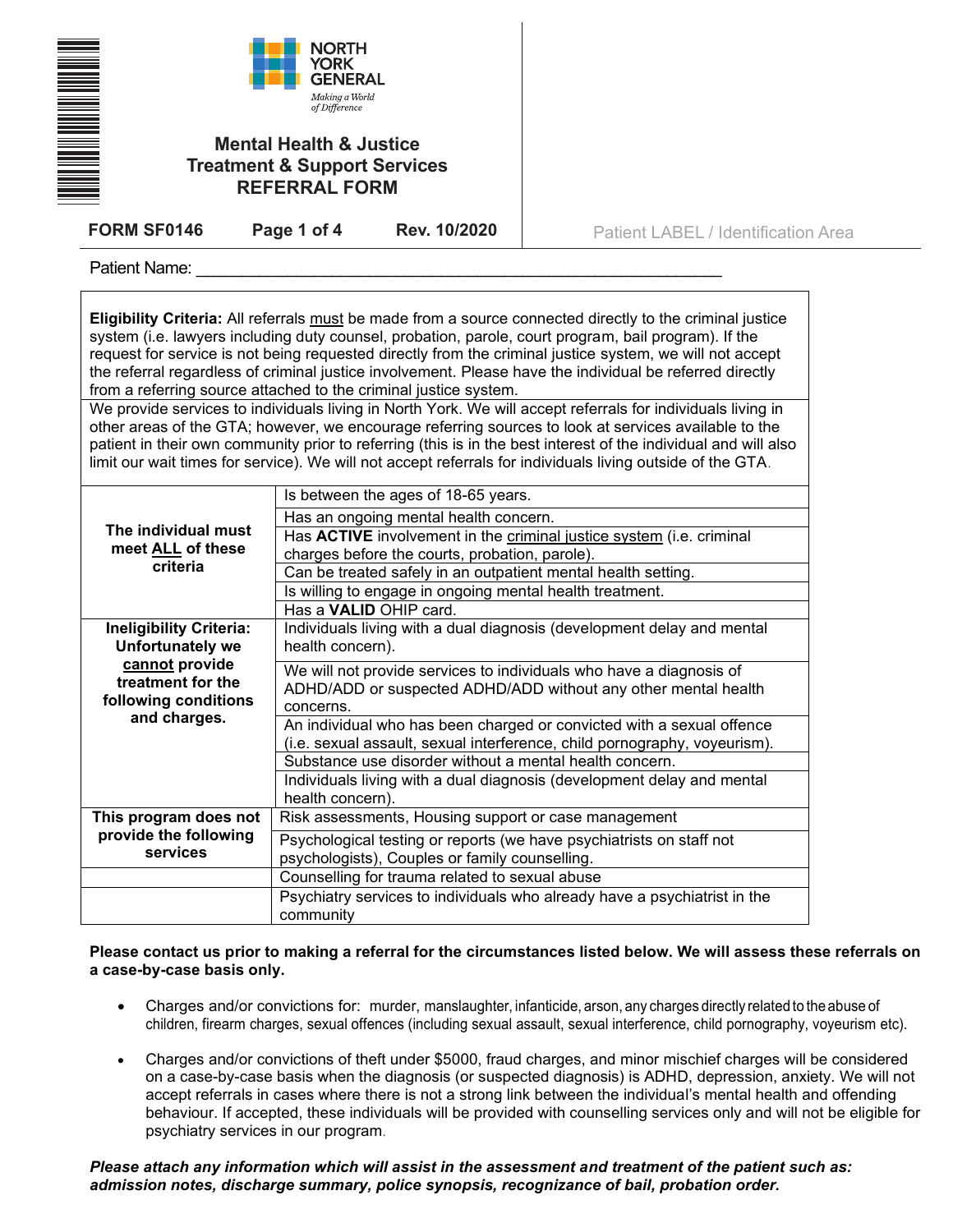| <u>Mana</u>                                                                                                   |   | NORTH<br>GENERAL<br>Making a World<br>of Difference<br><b>Mental Health &amp; Justice</b><br><b>Treatment &amp; Support Services</b><br><b>REFERRAL FORM</b>                                    |                  |                    |                           |        |                                    |                                     |  |
|---------------------------------------------------------------------------------------------------------------|---|-------------------------------------------------------------------------------------------------------------------------------------------------------------------------------------------------|------------------|--------------------|---------------------------|--------|------------------------------------|-------------------------------------|--|
| <b>FORM SF0146</b>                                                                                            |   | Page 2 of 4 Rev. 10/2020                                                                                                                                                                        |                  |                    |                           |        |                                    | Patient LABEL / Identification Area |  |
| Please forward the referrals form to:                                                                         |   |                                                                                                                                                                                                 |                  |                    |                           |        |                                    |                                     |  |
|                                                                                                               |   | <b>MHJTSS (Mental Health and Justice Treatment and Support Services)</b><br>North York General Hospital, 2 Champagne Drive, Unit E8, Toronto, ON M3J 2C5<br>Tel: 416-756-6919 Fax: 416-756-6318 |                  |                    |                           |        |                                    |                                     |  |
| Has the patient previously been treated at North York General Hospital? Yes No                                |   |                                                                                                                                                                                                 |                  |                    |                           |        |                                    |                                     |  |
| If you are a physician and the referring source, please state Provider Number: _____________________          |   |                                                                                                                                                                                                 |                  |                    |                           |        |                                    |                                     |  |
| If you are unsure as to whether a referral is appropriate please contact us directly to discuss the referral. |   |                                                                                                                                                                                                 |                  |                    |                           |        |                                    |                                     |  |
|                                                                                                               |   |                                                                                                                                                                                                 |                  |                    |                           |        |                                    |                                     |  |
|                                                                                                               |   |                                                                                                                                                                                                 |                  |                    |                           |        |                                    |                                     |  |
|                                                                                                               |   |                                                                                                                                                                                                 |                  |                    |                           |        |                                    |                                     |  |
|                                                                                                               |   | <u> 1989 - Johann John Stein, mark ar yw y cyfeiriad y cyfeiriad y cyfeiriad y cyfeiriad y cyfeiriad y cyfeiriad</u>                                                                            |                  |                    |                           |        |                                    |                                     |  |
|                                                                                                               |   | (Include version code & expiry date) (*please attach a photocopy of card if available)                                                                                                          |                  |                    |                           |        |                                    |                                     |  |
|                                                                                                               |   |                                                                                                                                                                                                 |                  |                    |                           |        |                                    |                                     |  |
| Citizenship:                                                                                                  | □ | Canadian                                                                                                                                                                                        | □                |                    | <b>Permanent Resident</b> |        |                                    |                                     |  |
|                                                                                                               | □ | Landed Immigrant                                                                                                                                                                                | □                |                    | <b>Refugee Status</b>     |        |                                    |                                     |  |
|                                                                                                               |   |                                                                                                                                                                                                 | $\Box$           | Other:             |                           |        |                                    |                                     |  |
|                                                                                                               |   |                                                                                                                                                                                                 |                  |                    |                           |        |                                    |                                     |  |
| <b>Emergency Contact:</b>                                                                                     |   |                                                                                                                                                                                                 |                  |                    |                           |        | Relationship:                      |                                     |  |
| Next of kin:                                                                                                  |   |                                                                                                                                                                                                 |                  |                    |                           |        | Telephone:<br><b>Relationship:</b> |                                     |  |
| <b>Address:</b>                                                                                               |   |                                                                                                                                                                                                 |                  |                    |                           |        |                                    |                                     |  |
| City:                                                                                                         |   |                                                                                                                                                                                                 | <b>Province:</b> |                    |                           |        |                                    |                                     |  |
| <b>Postal Code:</b>                                                                                           |   |                                                                                                                                                                                                 |                  |                    |                           |        |                                    |                                     |  |
| Telephone: (<br>Does the patient have any of the following?                                                   |   |                                                                                                                                                                                                 |                  |                    |                           |        |                                    |                                     |  |
| <b>Languages</b><br>spoken:                                                                                   |   |                                                                                                                                                                                                 |                  | Languages written: |                           |        |                                    |                                     |  |
| Source of<br>income:<br>$\Box$ Power of                                                                       |   | Power of Attorney<br>$\Box$                                                                                                                                                                     | $\Box$           |                    | <b>Public Guardian</b>    | $\Box$ | Other(s)                           |                                     |  |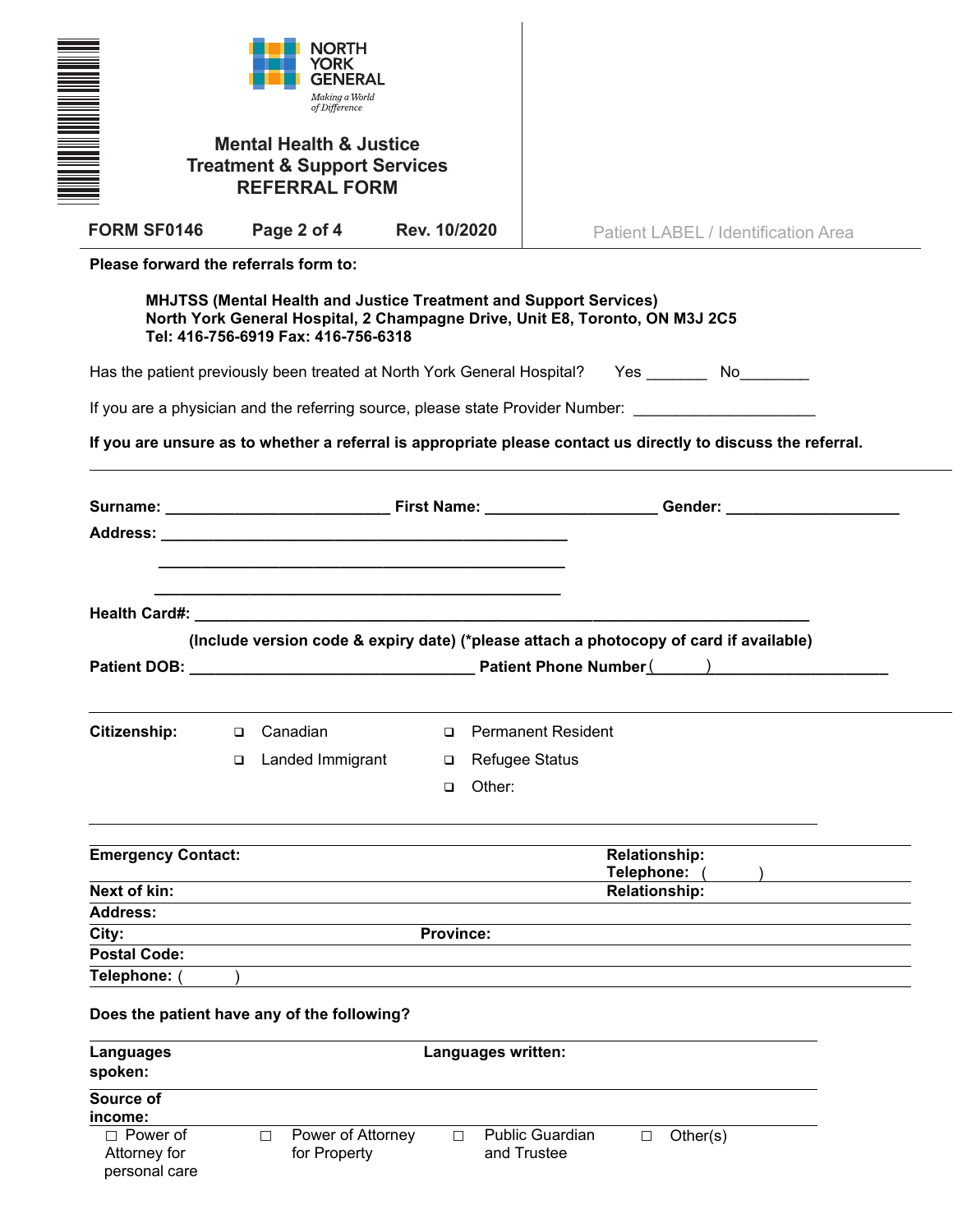| <b>NORTH</b><br><b>YORK</b><br><b>GENERAL</b><br>Making a World<br>of Difference<br><b>Mental Health &amp; Justice</b><br><b>Treatment &amp; Support Services</b><br><b>REFERRAL FORM</b> |                             |            |                                                   |                               |                                     |                             |  |
|-------------------------------------------------------------------------------------------------------------------------------------------------------------------------------------------|-----------------------------|------------|---------------------------------------------------|-------------------------------|-------------------------------------|-----------------------------|--|
| <b>FORM SF0146</b>                                                                                                                                                                        | Page 3 of 4                 |            | Rev. 10/2020                                      |                               | Patient LABEL / Identification Area |                             |  |
| If other, please specify:<br><b>REASON FOR REFERRAL</b>                                                                                                                                   |                             |            |                                                   |                               |                                     |                             |  |
| Present legal status<br>of patient (please<br>check all that                                                                                                                              | In Custody $\Box$<br>$\Box$ | On<br>Bail | On<br>$\Box$<br>Probation/Parole<br>(expiry date) | Mental<br>Health<br>Diversion | Awaiting<br>⊡<br>Trial              | Awaiting<br>o<br>Sentencing |  |

**Charge(s)/Conviction(s) that led to referral:** 

**Please provide any documentation that would assist us in providing treatment such as: police synopsis, bail conditions. If the patient has active charges before the court and a report is being requested a police synopsis (or a discussion with the court worker or lawyer if synopsis is unavailable) and any bail conditions are required.** 

**Type of service needed and time frame:** 

- ❑ **Mental health assessment**
- ❑ **Psychiatric assessment**
- ❑ **Anger management**
- ❑ **Mental health counseling (Please be specific. Identify areas of concern)**
- ❑ **Letter/Report for court**
- ❑ **Other:**

**apply):** 

## **LEGAL HISTORY**

**Is this a first offence?** 

- ❑ **Yes**
- ❑ **No, please briefly describe past offence(s):**

|  | If the patient is currently on probation/parole, please list the Probation Officer's name and contact information |
|--|-------------------------------------------------------------------------------------------------------------------|
|--|-------------------------------------------------------------------------------------------------------------------|

**\_\_\_\_\_\_\_\_\_\_\_\_\_\_\_\_\_\_\_\_\_\_\_\_\_\_\_\_\_\_\_\_\_\_\_\_\_\_\_\_\_\_\_\_\_\_\_\_\_\_\_\_\_\_\_\_\_\_\_\_\_\_\_\_\_\_\_\_\_\_\_\_\_\_\_\_\_\_\_\_\_\_\_\_\_\_\_\_\_\_\_\_\_\_\_\_\_\_\_\_\_\_\_\_\_\_\_**

| Name:                               | Telephone: ( )                                                                |           |
|-------------------------------------|-------------------------------------------------------------------------------|-----------|
|                                     |                                                                               |           |
| <b>BRIEF MENTAL HEALTH HISTORY:</b> |                                                                               |           |
|                                     | Has this patient ever been hospitalized for mental health reasons? $\Box$ Yes | $\Box$ No |
| <b>Primary</b>                      | <b>Secondary</b>                                                              |           |
| diagnosis:                          | diagnosis:                                                                    |           |
| <b>Physical Health Concerns:</b>    |                                                                               |           |
| <b>Name of Family Physician:</b>    |                                                                               |           |